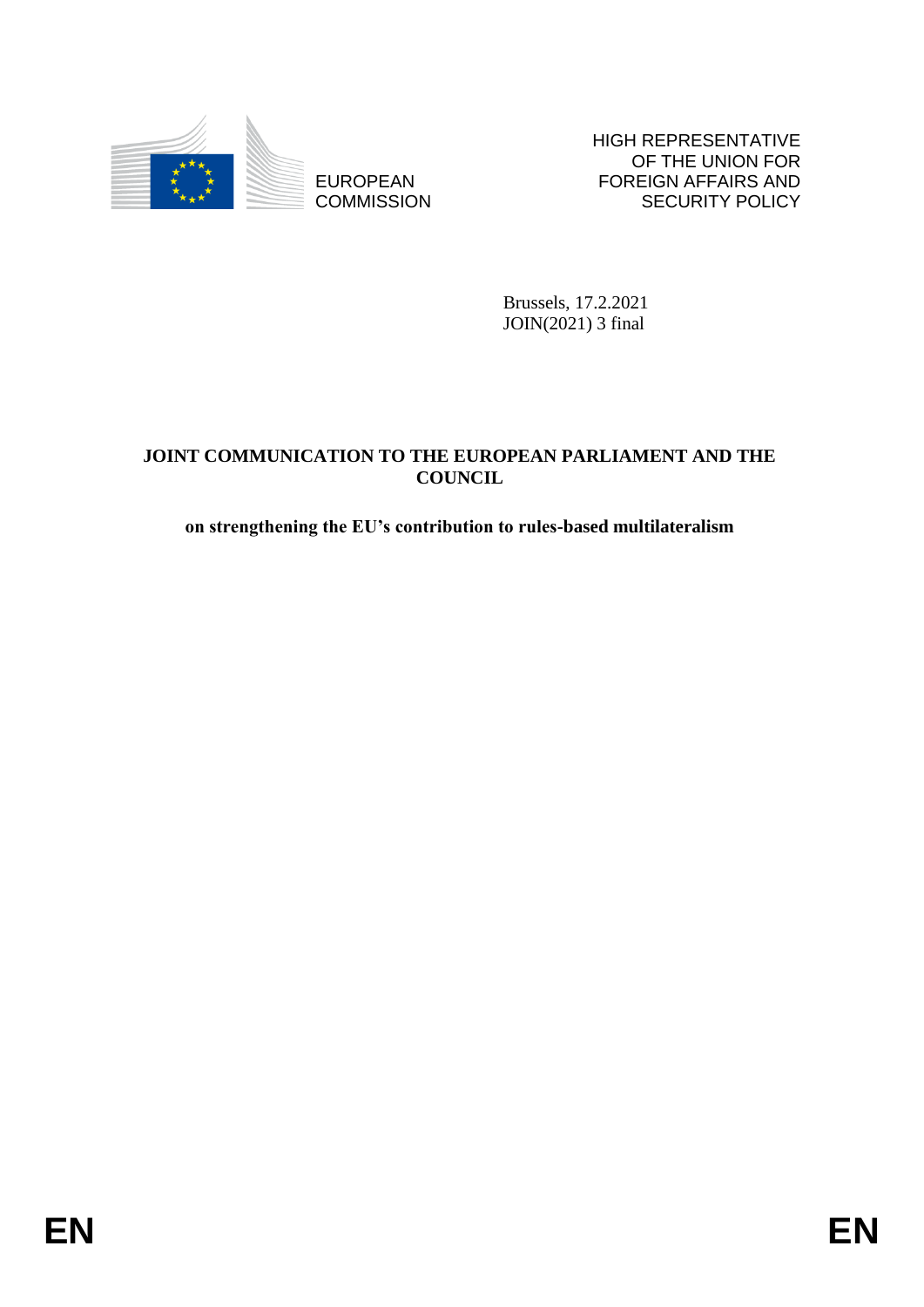# **I. Introduction**

Our world is in a period of **transition**, marked by major geopolitical and economic power shifts. Emerging players are creating new dynamics. Relations between major powers are increasingly confrontational and unilateralist. **Competing visions and agendas** on the global order are at play, which challenge established multilateral rules and organisations. Yet growing global challenges call for **more multilateral governance and rules-based international cooperation**.

Current geopolitical rivalries have a negative impact on efforts to promote peace and prevent conflict: they hamper humanitarian responses, undermine trust and complicate the provision of global public goods. Basic principles of international law, human rights, democracy and the rule of law are being challenged. Existing institutions upholding such values are all too often bypassed or misused for narrow national or ideological interests. Strong non-state actors, including digital platforms and multinationals, have become shapers of international norms outside established channels. Citizens feel increasingly disconnected from all levels of governance. The result is a **more unpredictable and unequal** world.

The COVID-19 crisis nevertheless exemplifies the need for multilateral solutions: a major global threat, it has created much-needed momentum for a coordinated, global crisis response. Throughout 2020, international fora and organisations led the global response and delivered tangible results, such as the Access to COVID-19 Tools Accelerator (ACT-A) and its COVAX facility or the G20 Action Plan to respond to the pandemic<sup>1</sup>.

By its very nature, multilateralism is subject to continuous adaptation. It is a complex system, but **delivers tangible benefits** for all. Important and lasting achievements include the international human rights and international humanitarian law instruments, the 2030 Agenda for Sustainable Development, the Paris Agreement on Climate Change, the Treaty on the Non-proliferation of Nuclear Weapons, and the rules that govern international trade and investment. The decision of the new US administration to rejoin the Paris Agreement and remain in the World Health Organisation are welcome steps that will provide positive momentum overall for the achievement of ambitious multilateral objectives over the next years.

This **multipolar world** is a major and urgent challenge that the EU can face successfully, on two conditions. The EU needs to become more assertive in the light of the more transactional nature of the global system and build and reinforce coalitions of like-minded partners on key priorities. Multilateralism has been and will remain the cardinal principle of the EU as the most effective means to govern global relations in a mutually beneficial way. But we cannot be multilateralists alone nor only for the sake of it. Multilateralism must be effective, fair and deliver results that serve both EU and global interests and values. This means the EU must be firm on its principles, and agile in its conduct.

This Joint Communication therefore:

- defines more clearly **what the EU wants** for and from the multilateral system,
- sets out **how the EU can achieve what it wants** by reinforcing the system and its ability to deliver, and

<sup>&</sup>lt;sup>1</sup> Out of the €15.9 billion raised btw 4 and 28 May 2020 in the EU-led Coronavirus Global Response, €11.9 billion were pledged by Member States, the Commission and the European Investment Bank. The EU budged has contributed with €1.4 billion to the (ACT) Accelerator. The EU and its Member States contributed €853million to COVAX.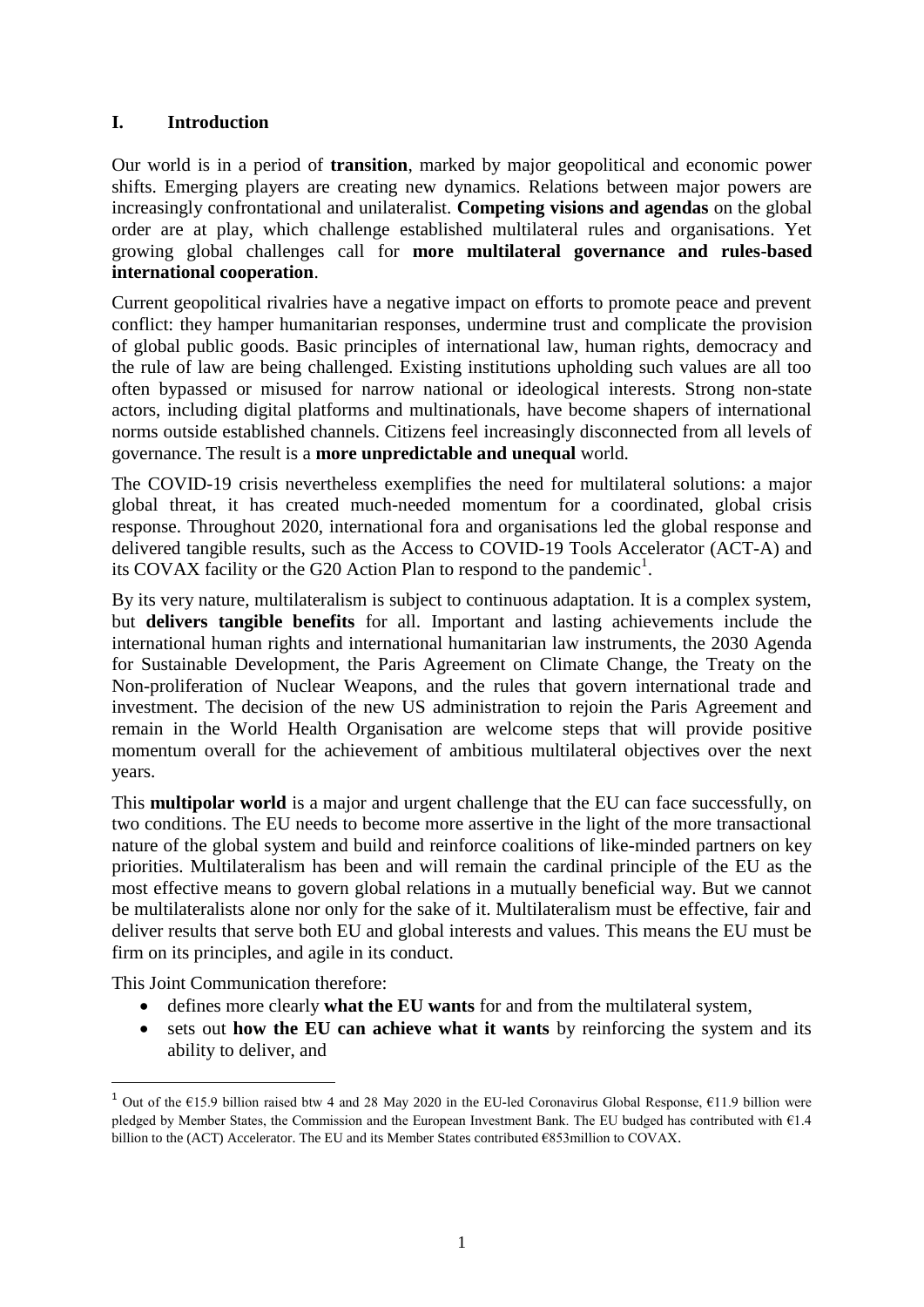shows **what the EU can do** to leverage its strength more effectively.

*What the EU wants:* The EU wants to promote global peace and security and defend the fundamental rights, universal values and international law that form the bedrock of cooperative relations between countries and peoples. It will remain at the forefront of the response to the existential climate and biodiversity crises that threaten humanity, and this too will guide our approach to the multilateral system. The EU intends to push forward cooperative solutions to "build back better" – strengthening the global recovery, tackling inequalities, promoting sustainable development and public health, the digital and green transitions including clean energy transition, defending human rights and the rule of law. These efforts go hand-in-hand with a **more interests-based approach.**

*How the EU can achieve it:* **the multilateral order needs to be reinvigorated** to make it fit for purpose so that it can cope with the global challenges and geopolitics of the  $21<sup>st</sup>$  century. To remain legitimate, it must respond to the growing demands of citizens in terms of transparency, quality, inclusiveness and delivery. The EU and its Member States are and will remain firm supporters of the rules-based international order with the UN at its core. However, the world no longer resembles what it was when the UN was set up 75 years ago. The process initiated at the "UN at  $75$ " Summit in September  $2020<sup>2</sup>$  provides an opportunity to rejuvenate multilateralism so that it delivers more effectively and inclusively. The EU should engage actively in support of the UN Secretary-General's process of reflection in this regard ("Our Common Agenda"). The EU should also promote the ambitious modernisation of key institutions such as the WTO and WHO and spearhead the development of new global norms, international standards and cooperation frameworks in areas such as digital, including Artificial Intelligence and other new technologies.

*What the EU can do:* The EU must develop a more stringent and strategic approach to its multilateral engagement, and contribute to an effective reform of the multilateral institutions. This requires more efficient coordination mechanisms between the EU and its Member States around joint priorities, and a greater willingness to **leverage the EU's collective strength** to project its values and priorities abroad. The EU will leverage more effectively its regulatory power and unique single market and social market economy, its position as the world's first trading superpower and the relevance of the  $Euro<sup>3</sup>$ . The EU will step up its leadership and make better use of its ability to act as a convenor, honest broker and bridge-builder. The EU's democratic and regulatory strengths are assets to help build a better world, while its credibility as a peace actor and its security and defence structures can help support multilateral efforts to keep, sustain and build peace.

Successful global engagement also means that the EU must deepen **partnerships and alliances** with third countries, multilateral and regional organisations, as well as other partners, especially those with whom we share democratic values and priorities. But the EU will also seek common ground on an issue-by-issue basis with others – not least on global public goods.

Increasing the EU's capacity to be a global actor also means **ensuring consistency between the EU's external actions and its internal policies.** A united and coherent EU voice in global fora is essential in order to maximise our role and influence. **The EU must 'deliver as one' to 'succeed as one'.**

 $2$  Declaration on the commemoration of the 75th anniversary of the United Nations: resolution adopted by the General Assembly, A/RES/75/1

<sup>&</sup>lt;sup>3</sup> COM(2021) 32 "The European economic and financial system: fostering openness, strength and resilience"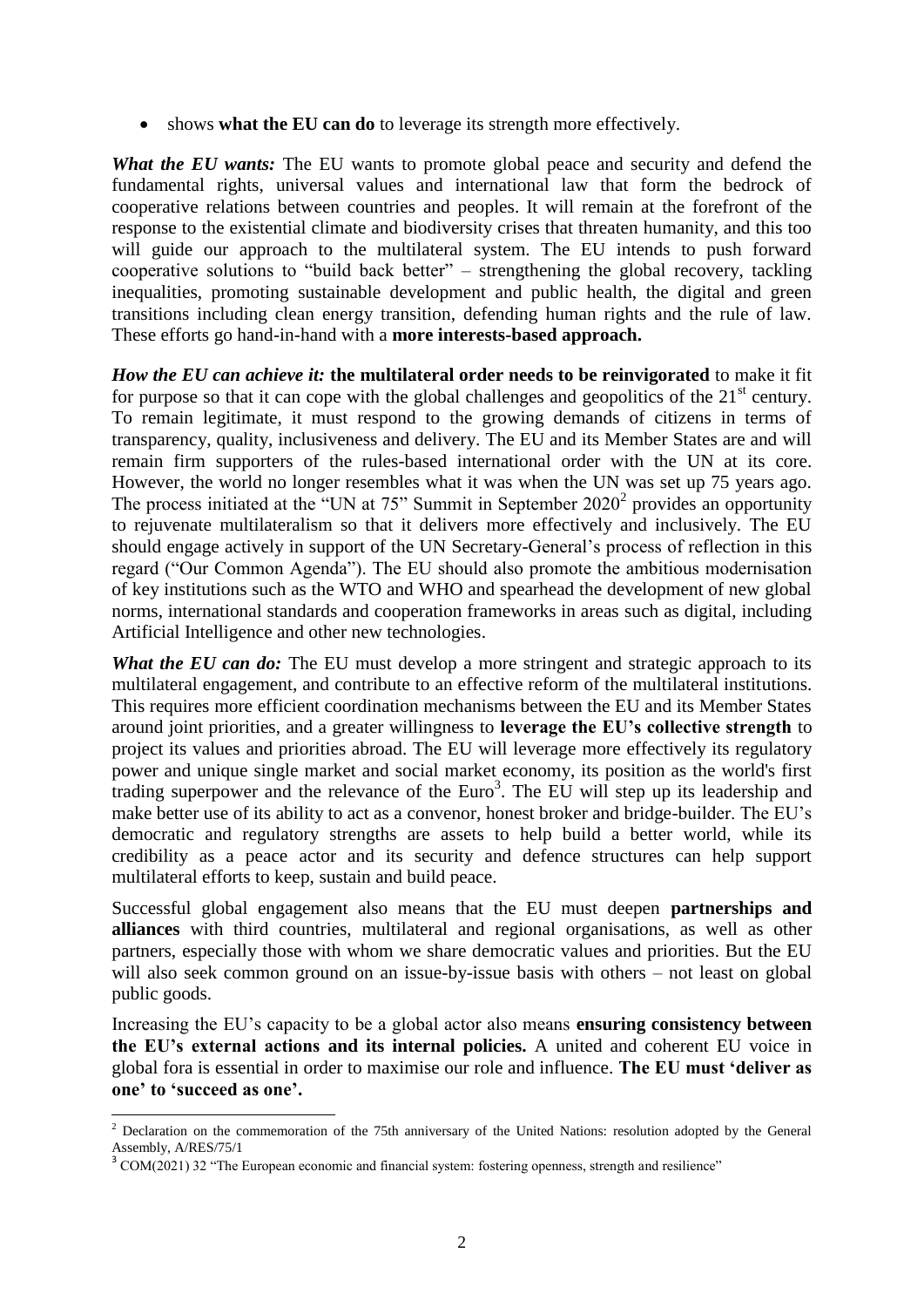# **II. A multilateral system that is "fit for purpose"**

The EU's strategic interests in the multilateral system are twofold. On the one hand, it has to sharpen the priorities that it wants to pursue within the multilateral system. On the other hand, a well-functioning multilateral system is a strategic interest for the EU in its own right.

#### **1. Focusing the EU's multilateral agenda** *("what the EU wants")*

The EU must define clearer strategic priorities and objectives for its multilateral action. This is perfectly compatible with a multilateralist stance, as the principles that underlie the European Union are the same as those of the United Nations. The EU stands strongly behind the international rule of law and universal agendas, as set out in the United Nations and beyond, such as human rights and gender equality, the 2030 Agenda and its Sustainable Development Goals, the global biodiversity framework and the Paris Agreement on Climate Change. They continue to guide the EU's actions, domestically and externally.

#### **(i) Making the world safer**

In a world of increasing geopolitical tensions, conflicts and threats to international and regional stability, the EU has a deep interest in enhancing its efforts to prevent conflict, promote peace and security, uphold fundamental values and strengthen its capacity to act, together with other partners. The EU relies heavily on global stability and good governance, sustainable development, unhindered trade flows and supply chains, as well as the free flow of ideas and knowledge.

With its political leverage, policies and financial instruments, including in the framework of the Common Foreign and Security Policy, the EU contributes to the maintenance of **international peace and security** in accordance with the UN Charter. In line with UN efforts, the EU follows an integrated approach to conflicts and crisis, from **conflict prevention** to **crisis management** and **peacebuilding<sup>4</sup>** .

The EU also cooperates closely with the UN and other partners on tackling global terrorism<sup>5</sup>, violent extremism, transnational organised crime and cybercrime<sup>6</sup>, money laundering and terrorism financing. In this context the EU should therefore use all its relevant tools identified in the **EU Security Union Strategy**.

In order to preserve peace and stability as well the multilateral order in the region, the EU should further strengthen its partnerships with the Organisation for Security and Cooperation in Europe, the Council of Europe and the North Atlantic Treaty Organization (NATO), as well as other regional organisations such as the African Union (AU), the Community of Latin American and Caribbean States (CELAC) and the Association of South East Asian Nations (ASEAN).

 $\overline{\phantom{a}}$ 

<sup>&</sup>lt;sup>4</sup> Out of 17 EU Common Security and Defence Policy (CSDP) missions and operations, 13 are deployed alongside UN missions in the Sahel, the Central African Republic, Libya, and the Western Balkans, supporting or directly contributing to the implementation of the UN mandates.

 $5$  COM(2020) 795 final, 'A Counter-Terrorism Agenda for the EU: Anticipate, Prevent, Protect, Respond'.

<sup>6</sup> EU Security Union Strategy COM (2020)605 final, 24.07.2020.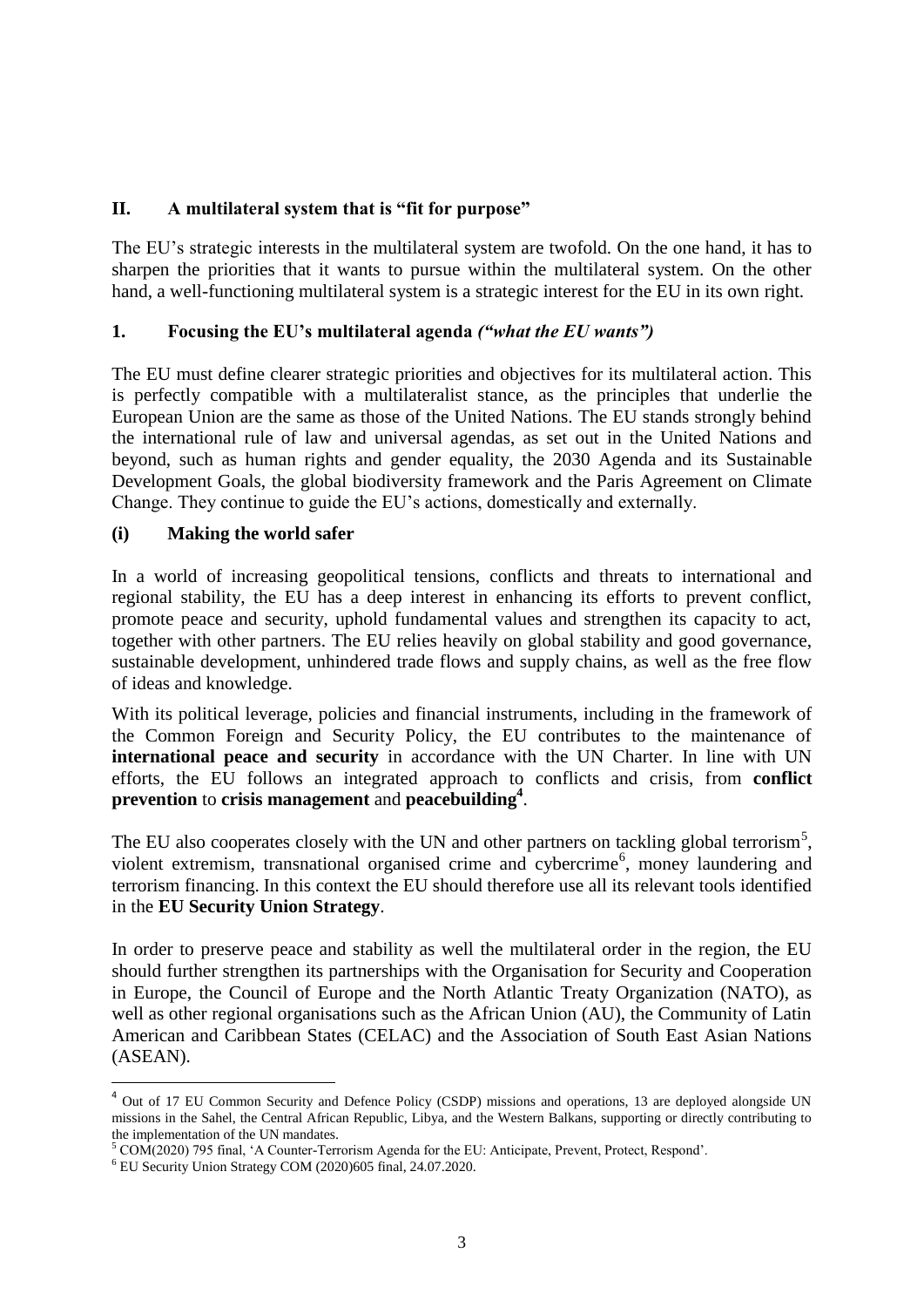At the same time, the EU should be a driving force behind UN actions in response to conflicts that cause harm to civilians and threaten global security and stability. When defining the next set of EU-UN priorities on peace operations and crisis management for 2022-2024, addressing the consequences of the changing global context and enhancing cooperation on threats such as climate change and environmental degradation will be a key focus for the EU.

It is fundamental for all members of the international community to uphold and improve the implementation of international norms on **arms control, disarmament, and nonproliferation**, while ensuring that they keep up with new technological developments. To that end, the EU will play an active role in defending its security interests which are grounded in multilateral arrangements. It will consolidate the achievements of the Joint Comprehensive Plan of Action with Iran as a key pillar of the global non-proliferation architecture<sup>7</sup>.

The EU is a natural ally of the UN and regional organisations (e.g. Council of Europe, Organisation for Security and Cooperation in Europe,) in supporting democracy and promoting and protecting **human rights, fundamental freedoms**<sup>8</sup> and the respect for human dignity including gender equality<sup>9</sup>, the rights of the child<sup>10</sup>, and LGBTIQ rights<sup>11</sup>. The EU will defend and promote those principles, and push back against attempts to undermine them. It will stand up against any attempt to backtrack on the principle that all human rights are universal, indivisible, interdependent and interrelated. The EU will team up with all those who support democracy, access to justice and accountable and inclusive institutions.

The **EU's humanitarian policy and action** is premised on the UN's central coordinating role in emergencies. The **Humanitarian-Development-Peace nexus** is a key concept for the EU, in line with its position as a leading development and humanitarian donor and policy maker<sup>12</sup>. The EU will remain a vocal defender of **International Humanitarian Law**, unimpeded access to people in need, and the principled delivery of humanitarian aid.

#### **(ii) Building back better**

**.** 

The COVID-19 pandemic shows how **intertwined global challenges** are. The global health system is only as strong as its weakest link. Tackling global poverty, inequality, climate change and environmental degradation is an integral part of avoiding future pandemics and ensuring better preparedness.

As the world emerges from this crisis, the EU emphasises the need to **build back better** and consistently promotes multilateral solutions that focus on building sustainable and resilient systems – be it on health, transport services or global supply chains, access to affordable quality education – but also deliver green and digital investment frameworks and ensure sustainable long-term development financing. Tackling global poverty, inequality and supporting human development are also an integral part of ensuring better resilience to future crisis of any sort.

<sup>7</sup> UN Security Council Resolution 2231 (2015). The EU will continue to support verification organisations such as the International Atomic Energy Agency (IAEA), the Organization for the Prohibition of Chemical Weapons (OPCW).<br><sup>8</sup> IOIN (2020) 5, 25.03.2020, ELLA stine Plan on Human Bights and Damograpy for 2020, 2024. JOIN (2020) 5, 25.03.2020, EU Action Plan on Human Rights and Democracy for 2020-2024.

<sup>9</sup> JOIN (2020)17 final, 25.11.2020, EU Gender Action Plan (GAP) III; see also Gender Equality Strategy 2020-2025,

<sup>&</sup>lt;sup>10</sup> COM (2020) 607 final, 24.7.2020, EU strategy for a more effective fight against child sexual abuse; see also the upcoming EU strategy on the rights of the child (2021-24).

<sup>11</sup> COM (2020) 698 final, 12.11.2020, Union of Equality: LGBTIQ Equality Strategy 2020-2025.

<sup>&</sup>lt;sup>12</sup> In 2019, the EU spent over EUR 75.2 billion in official development assistance and mobilised almost EUR 2 billion for humanitarian aid operations in over 80 countries. About 60 % of the EU's annual humanitarian budget is provided to UN partners and the Red Cross and Red Crescent Movement.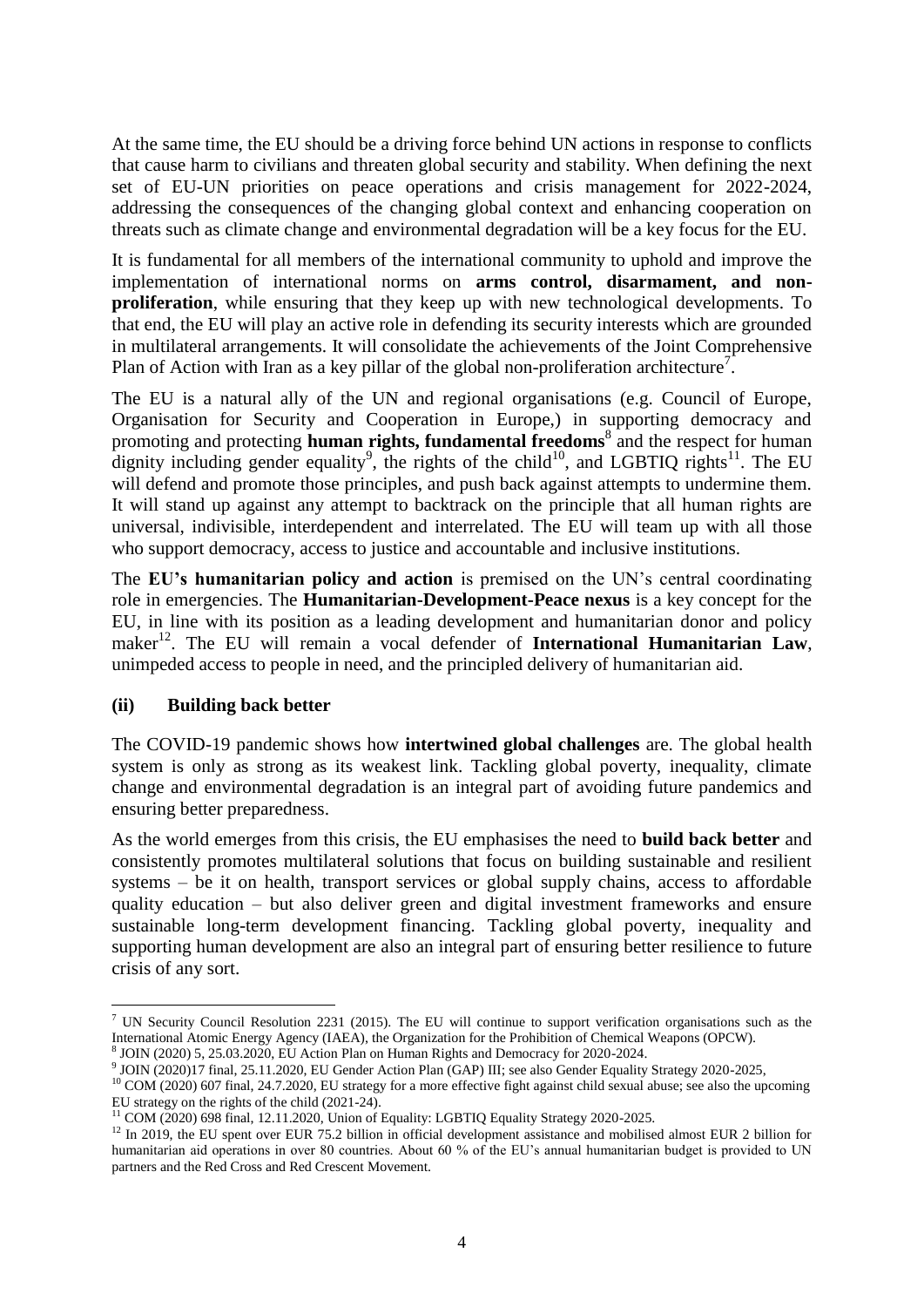In response to the pandemic, the EU has led international solidarity and cooperation efforts by gathering world leaders and civil society around a pledging event to boost funding for research and a fair and equitable access to **vaccines, diagnostics and therapeutics against COVID-19**. The EU is working closely with ACT-Accelerator and the COVAX facility to ensure that the development, production and equitable delivery of safe COVID-19 vaccines is ramped up worldwide and will help its partners through its development assistance programmes. Reforming and strengthening the World Health Organisation and its role in coordinating global health action, as well as the implementation of the "One Health" approach<sup>13</sup> are key in this respect.

The severe economic crisis brought about by the pandemic is affecting the progress made in achieving the **Sustainable Development Goals** (SDGs). The global recovery must be green, digital, inclusive, just, and sustainable. It must be geared towards the Sustainable Development Goals, the goals of the Paris Agreement, and the preservation of biodiversity, the natural environment and its resources, as well as fighting pollution. This is why the Commission has proposed a **Global Recovery Initiative** linking investment and debt relief to the 2030 Agenda to secure a truly transformative, post-COVID-19 path. The EU is already working on multilateral actions to promote sustainable financing, as well as debt relief in line with existing initiatives, including the G20-Paris Club Debt Service Suspension Initiative (DSSI) and the new Common Framework for Debt Treatments.

Economic recovery also goes hand in hand with social justice, social protection and **decent work**. International labour standards set out in the International Labour Organisation provide a tried-and-trusted foundation for inclusive recovery but more can be done to promote worldwide ratification of important ILO conventions<sup>14</sup>. A well-functioning world economy also requires multilateral rules, adapted to the realities of the 21st century that allow for **open, fair and rules-based trade**, and ensure a level playing field for all economic actors. Keeping markets open, avoiding an escalation of trade conflicts and modernising trade rules are critical for a fair and sustainable recovery.

The **European Green Deal** is the EU's growth strategy, setting out a model for sustainable growth and green global recovery that leaves no one behind. The EU will also continue to encourage others to raise their climate ambitions, meet the objectives of the Paris Agreement and other environmental agreements such as the Convention on Biodiversity to achieve climate neutrality by mid-century and reverse biodiversity loss by 2030. The 2021 UN Conferences of the Parties on Biodiversity (COP15) and on Climate Change (COP26), and the UN Food Systems Summit will be key moments in this respect.

Moreover, the EU External Investment Plan<sup>15</sup> and the new Neighbourhood, Development and International Cooperation Instrument (NDICI)<sup>16</sup> represent a major push for **sustainable investment, growth and jobs** in EU partner countries, with the private sector fully engaged. **Digitalisation** is another key enabler of sustainable development and a space of strategic competition but also of inadequate multilateral governance. As it embarks on its "Digital Decade", the EU will prioritise the digital transformation in its international cooperation and partnerships. The EU will therefore continue to **push for more ambitious global standards** 

<sup>&</sup>lt;sup>13</sup> This includes improving the detection and control of emerging diseases and the zoonotic transmission of diseases, notably in coordination with the Food and Agriculture Organization (FAO) and the World Organisation for Animal Health.

<sup>&</sup>lt;sup>14</sup> UN Secretary General Report 'Shared responsibility, global solidarity: Responding to the socio-economic impacts of COVID-19'.

<sup>15</sup> COM (2018) 644 final, 12.9.2018.

<sup>16</sup> COM (2018)460, 14.06.2018.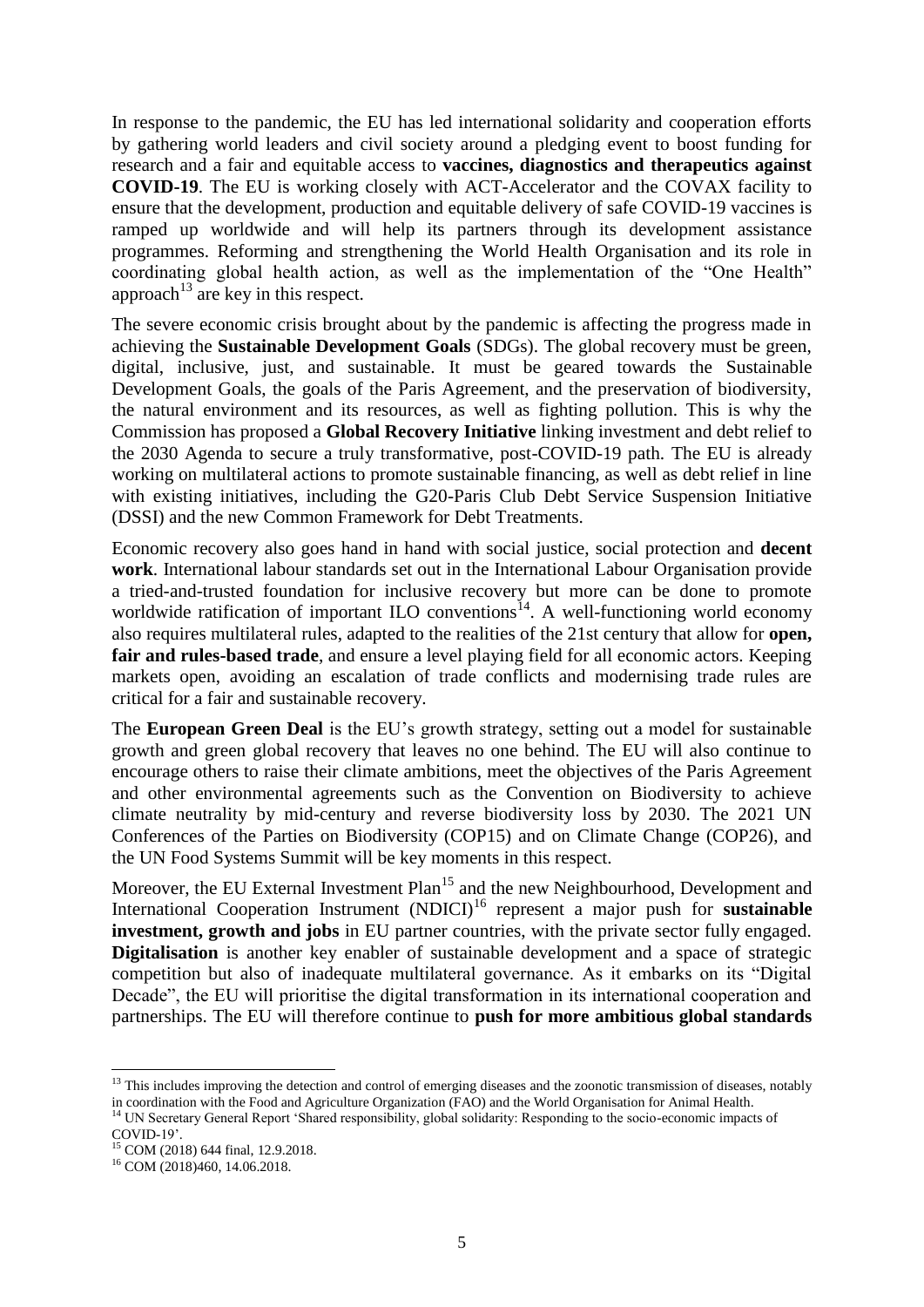**and regulatory approaches in the digital economy** (see also p. 8). In this regard, the EU leads global efforts in building fit-for-purpose laws for all digital services.

Finally, comprehensive and well-managed **migration** policy is essential to achieve a fairer world, and contribute to growth, innovation and social dynamism. The Commission's 'New Pact on Migration and Asylum<sup>'17</sup> provides a strengthened basis to achieve a sustainable and long-term response in terms of migration and asylum management, fully grounded in European values and international law and carried out through enhanced and mutually beneficial partnerships with third countries and international organisations. This will be done in a comprehensive manner and taking into account the EU and partner countries' interests. As the global leader on resettlement of persons in need of international protection, the EU will also continue to engage with the UN and partner countries to step up global efforts in this regard.

# **2. Strengthening the multilateral system** *("how the EU can achieve it")*

A **well-functioning multilateral system** is an EU **strategic interest in its own right**. Multilateral organisations have to remain effective in delivering global public goods. The EU should continue to support necessary reforms and modernisation of multilateral institutions. In June 2019, the Council adopted Conclusions setting out a strategic approach to help strengthen rules-based multilateralism and its institutions: **uphold** what works, **reform** what needs to change and **extend** global governance to new areas.

The EU will work towards ensuring a truly **inclusive multilateralism**, where the voices of civil society, the private sector, social partners and other key stakeholders count. This is a crucial part of ensuring the relevance of the multilateral system and preserving its legitimacy.

# *Uphold international norms and agreements*

The EU will support the implementation of all key international frameworks that are aligned with its priorities or to which it is a party.

The EU has a strong interest in making sure the **UN Security Council** can fulfil its role in the face of increasing geopolitical tensions and rivalries paralysing its work and preventing it from fulfilling its responsibilities. The EU recognises the importance of active and consistent outreach efforts towards Security Council members. Ensuring full compliance with all relevant principles of international law, the EU will uphold and implement restrictive measures (sanctions) adopted by the UN Security Council and continue to impose its autonomous sanctions, whenever necessary, and will continue to report regularly to the UN Security Council about the wide-ranging EU-UN cooperation on international peace and security. The EU will also work to enhance the advisory role of the **UN Peacebuilding Commission** as well as its own engagement with this body.

The EU will seek to ensure that the **UN Human Rights Council** acts more efficiently, addresses relevant thematic rights and country situations effectively and credibly, and ensures synergies with other multilateral human rights fora. To safeguard the integrity and independence of UN human rights mechanisms the EU will encourage increased public scrutiny of Human Rights Council membership responsibilities and mandatory pledging events at the UN General Assembly with candidates to the Human Rights Council.

**<sup>.</sup>** <sup>17</sup> Adopted on 23 September 2020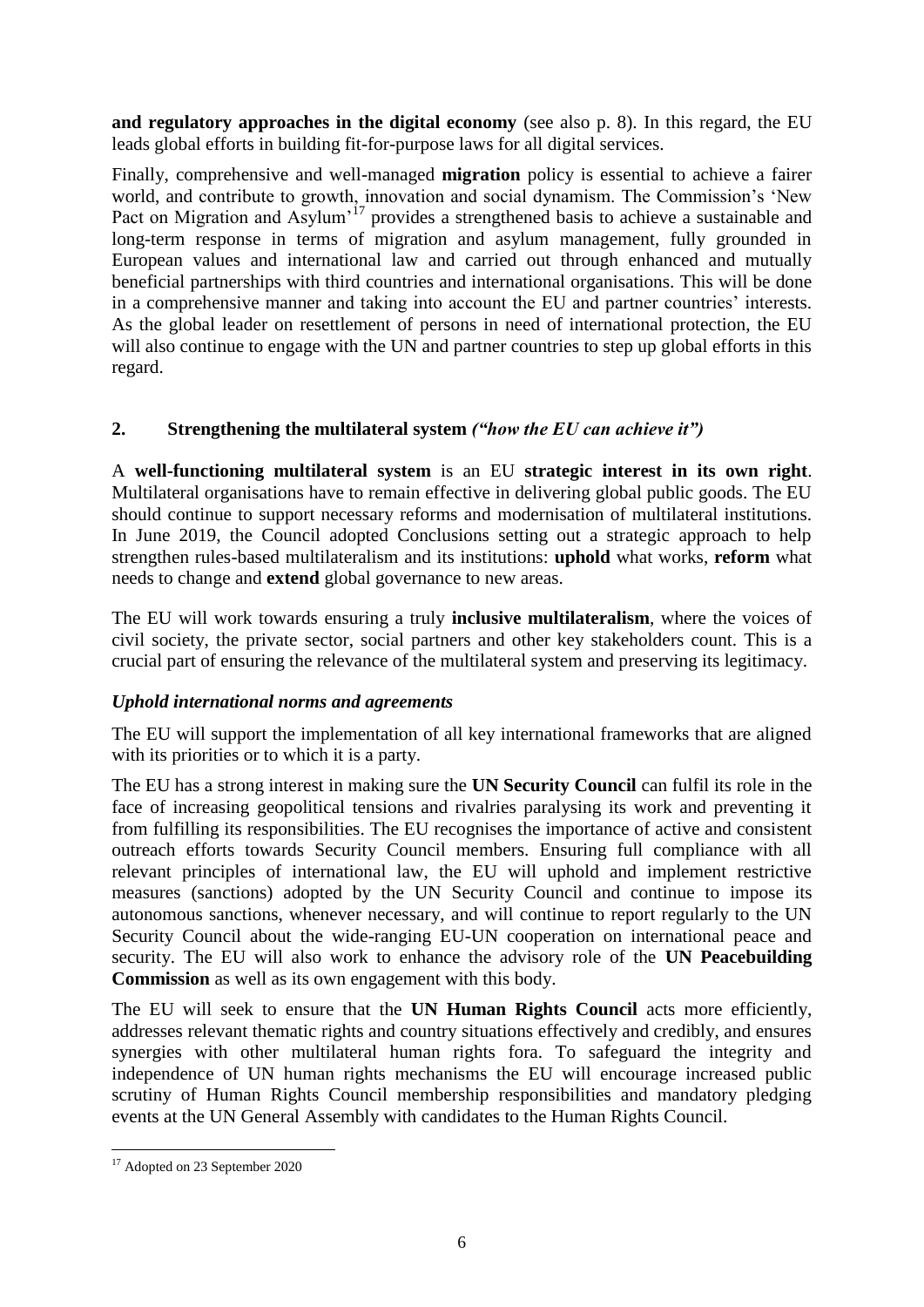The EU will continue supporting the **international judicial, arbitration, and enforcement bodies** that underpin the rules-based international order – in particular the International Criminal Court, the UN's Human Rights compliance architecture, the European Court of Human rights  $-$  as regards both their jurisdiction and their effectiveness<sup>18</sup>.

The EU will firmly **push back against any attempts to undermine international law** – especially with regard to the universal values that underpin the United Nations and International Humanitarian Law – or attempts to create parallel institutions or to use the existing institutions for national or ideological interests that are at odds with the common good. The EU calls on all States to pay their assessed contributions to international organisations in full and on time. Organisations that are critical for upholding international law and commitments must be appropriately funded.

#### *Reform multilateral organisations to make them fit for purpose.*

In the current context, effectiveness and coherence of the multilateral system is paramount, so that it is soundly managed and financed sustainably, and that universal values and international law are protected.

The follow-up of the  $75<sup>th</sup>$  anniversary of the UN, including the implementation of the Declaration commemorating it, represents a unique moment to ensure that there is a genuine renewal. The EU looks forward to engaging with UN Secretary-General Guterres as part of a broad and inclusive consultation process leading to the presentation of his report in September 2021. A reinforced **UN 'delivering as one'** needs to advance efficiently peace and security, human rights and sustainable development, to implement the 2030 Agenda, and to support and monitor effectively the implementation of international agreements. The EU will structure its engagement in a way that helps UN agencies, funds and programmes to work in this direction, including through acting more coherently internally, and with other aid actors and non-governmental organisations, as well as with the International Financial Institutions.

The EU supports the **reform process initiated by the UN Secretary-General** to make the UN 'fit for purpose'<sup>19</sup>. The EU was instrumental in securing the adoption of the General Assembly resolutions that have enabled progress on the reform's three strands – management, peace and security architecture, and development system. A more accountable, transparent and efficient UN system will be in the interest of all. The EU therefore stands ready to support addressing remaining challenges and the implementation and impact on the ground, including through the UN Resident Coordinators. The revitalisation of the General Assembly, as well as a comprehensive reform of the **UN Security Council**, will be essential to ensure that the UN can truly live up to its responsibilities under its Charter in the  $21<sup>st</sup>$  century.

Modernisation and reforms are also crucial in specific UN agencies and international organisations. This is why the EU is leading the process of strengthening the **World Health Organization**, around a concrete proposal to reinforce its international preparedness and response capacity to health emergencies. We must ensure that the WHO is given a stronger and more independent mandate and is adequately and sustainably resourced to carry it out. Furthermore the EU is leading efforts to reform and modernise the **World Trade Organization** in all its functions<sup>20</sup> to provide stability, certainty and fairness in the global

<sup>&</sup>lt;sup>18</sup> In the same vein, the EU will also continue its leading role in creating a Multilateral Investment Court, within the United Nations Commission on International Trade Law

<sup>19</sup> For example, the EU will support the UN Secretary-General's effort to improve global digital cooperation. See the UN Secretary General's Roadmap on Digital Cooperation..

 $^{20}$  See Commission's Trade Policy Communication of 17 February 2021 and its Annex "Reforming the WTO: towards a sustainable and effective multilateral trading system".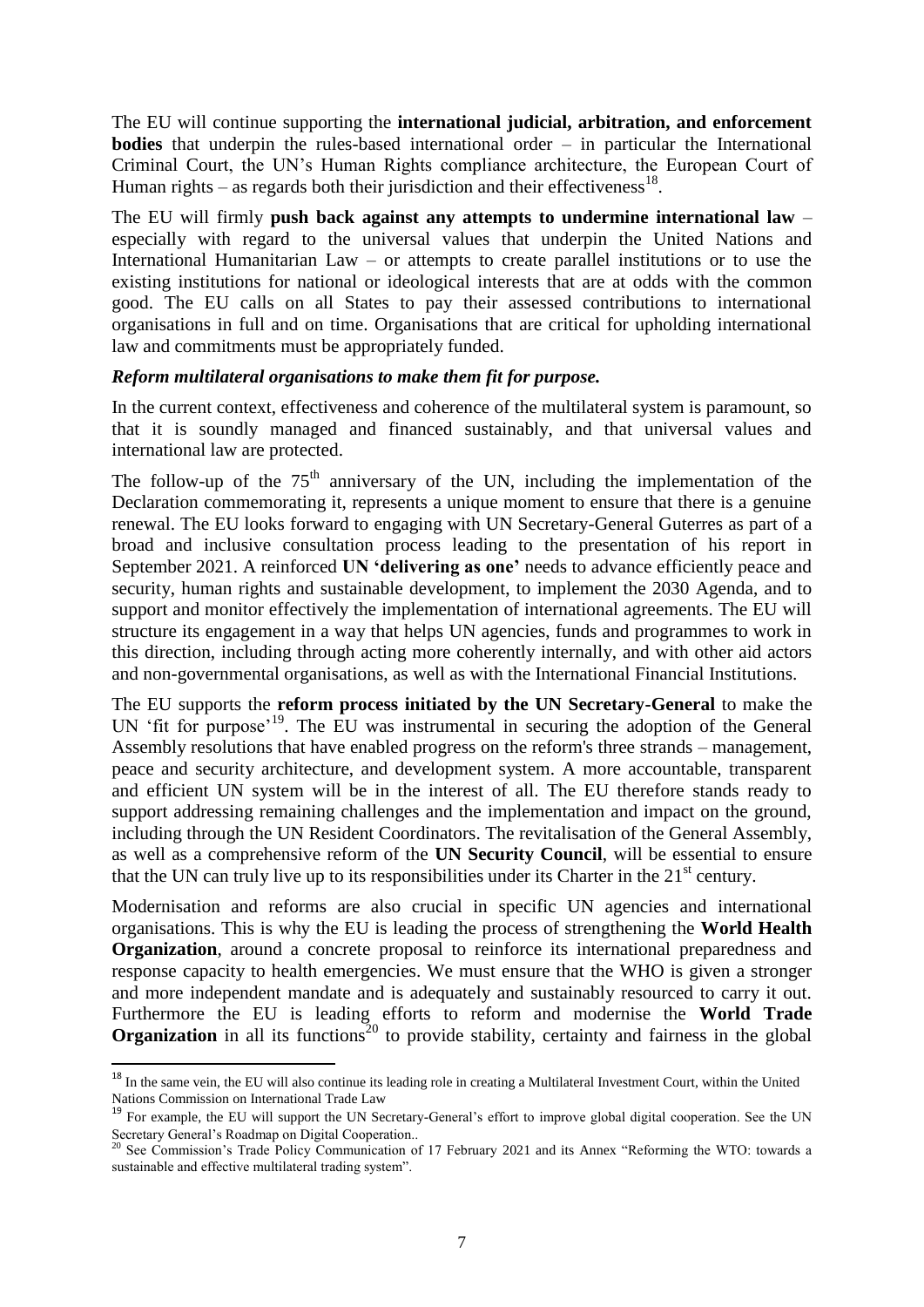trading system<sup>21</sup>. The reform of the WTO will play a critical role in facilitating the economic recovery from the pandemic, in delivering on the objectives in the field of sustainability, and in developing trading rules that are more relevant to today's digital world.

The **International Financial Institutions,** in particular the International Monetary Fund (IMF) and the World Bank, are amending their governance structure to better reflect today's global economy, increasing the quota and voting shares of developing and emerging members and focusing their work on current challenges<sup>22</sup>. The EU supports these institutions in their modernisation to enhance their transparency and efficiency. At the same time, the EU should leverage the combined weight of its Member States in these fora more effectively, with a view to fostering their contribution to building back better globally, by speaking with one voice and moving towards a more coherent external representation<sup>23</sup>. The European financial institutions, in particular the EIB and the EBRD, subject to the future European Financial Architecture for Development, will also closely cooperate with the International Financial Institutions.

#### *Extending multilateralism to new global issues.*

The EU has an interest in **extending international norms, standards and global cooperation in priority areas** where there is limited or no global governance or where reinforcement is needed such as democracy, rule of law, international taxation, digital cooperation, consumer protection, environmental degradation, oceans, natural resource governance and raw materials security and sustainability as well as green technologies and renewable energy.

To this end, the EU will further engage in active regulatory cooperation, including in international norm setting organisations, by leveraging its financial and regulatory power to help shape global norms and standards. Notable examples of such initiatives are the **Global**  Partnership on Artificial Intelligence (GPAI)<sup>24</sup>, the Council of Europe's Ad hoc **Committee on AI** (CAHAI), the **International Platform on Sustainable Finance**<sup>25</sup>, the 2020 **G7 High-Level Transportation Principles in Response to COVID-19,** the **High Ambition Coalition on Biodiversity, the Global Coalition for a High Seas Treaty<sup>26</sup>** and the **Global Alliances on Circular Economy and Resource Efficiency**.

The implications of new **digital technologies including artificial intelligence** need to be addressed globally, in full compliance with a human-centric and inclusive digital transformation, human rights and the rule of law, through **more ambitious global standards and rules**. The modern privacy rules in place in the EU and the recently proposed Digital Services Act and Digital Markets Act aim in this regard to create a safe online environment for citizens and to foster innovation, growth and competitiveness in the single market. The EU's action in multilateral fora will need to strike a delicate balance between pursuing the need for technological sovereignty while upholding the openness of the internet and fundamental rights. To this end it must engage with all international partners on the ongoing

 $21$  The reform of the World Custom Organization will also be important in this respect.

<sup>&</sup>lt;sup>22</sup> For example, the World Bank Group Umbrella 2.0 Trust Funds Reform and the idea to shape the portfolio of trust funds and financial intermediary funds around fewer, larger umbrella 2.0 programs.

<sup>&</sup>lt;sup>23</sup> COM(2015)602 final, 21.10.2015 "Roadmap for moving towards a more consistent external representation of the euro area in international fora".

<sup>24</sup> Guides responsible development and use of AI, grounded in human rights, inclusion, diversity, innovation, and growth.

<sup>&</sup>lt;sup>25</sup> Allows policy makers to discuss standard-setting and to establish best practices on how to drive investments towards green activities.

<sup>26</sup> The EU calls for the conclusion in 2021 of an international agreement on marine biological diversity of areas beyond national jurisdiction) under the UN Convention on the Law of the Seas.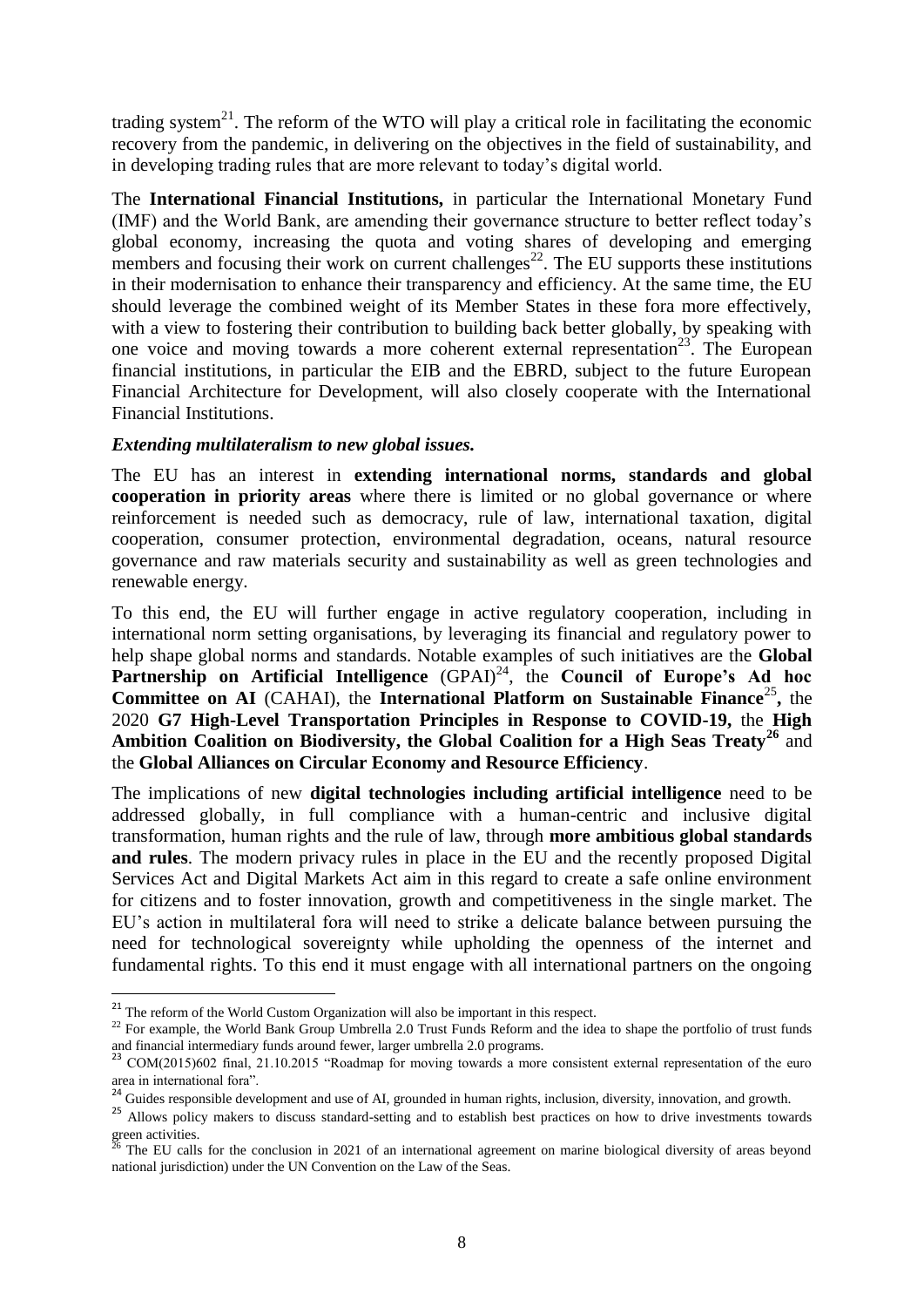challenges to digital governance. This includes digital taxation, data protection and privacy, tackling disinformation, illegal content online, 5G, internet governance, cybersecurity, digital finance including payments and cryptocurrencies, and e-government where current rules are insufficient.

To this end, the EU will promote its policy and regulatory approaches, including the protection of personal data, the free flow of data with trust, net neutrality and the promotion of ethical principles in the context of human-centric and trustworthy artificial intelligence<sup>27</sup>. The EU will also work in multilateral fora to fight abuses such as the disproportionate access of governments to personal data<sup>28</sup>. Finally, the EU will contribute to finding common solutions in existing fora, as is the case for the ongoing work at the G20 and the OECD, with respect to a global consensus-based solution to address the **taxation of the digital economy**.

Access to and use of **outer space** should equally be shaped by international rules or standards and by a governance system aimed at guaranteeing the long-term, sustainable, responsible and peaceful use of space.

## *Actions:*

1

- *Engage actively in the reflection process in follow-up to UN75 to support efforts to reinvigorate effective and inclusive multilateralism, leaving no-one behind.*
- *Support the UN Secretary- General's reform process, including a 'one UN' approach at country level, by working in priority through with Resident Coordinators and UN Country teams.*
- *Support the UN Secretary-General's Action for Peacekeeping initiative by updating the EU-UN partnership on crisis management and peace operations and exploring opportunities for new partnerships, including EU-UN-African Union cooperation.*
- *Support the UN Secretary-General's call for a global cease-fire by taking forward the new EU mediation concept in support of multilateral responses to emerging or ongoing crisis situations.*
- *Lead and support the reform of the World Health Organization and of the World Trade Organization.*
- *Lead efforts to increase ambitions internationally with a view to the 2021 UN Conferences of the Parties on Biodiversity (COP15) and on Climate Change (COP26*
- *Establish an annual Strategic Dialogue with the UN High Commissioner for Human Rights on human rights policy and cooperation in the field.*
- *Conclude the EU's accession to the European Convention on Human Rights and Fundamental Freedoms.*
- *Reinforce EU advocacy and action in support of compliance with International Humanitarian Law and the humanitarian principles.*
- *Align EU support with the implementation of reforms promoting openness, transparency, accountability, efficiency and effectiveness in all multilateral institutions, including rationalised overhead costs, coordinated standards, collaborative approaches, good governance and transparency in the system,*

<sup>&</sup>lt;sup>27</sup> As a concrete example, the Commission will launch a dedicated project with the United Nations Interregional Crime and Justice Research Institute (UNICRI) to develop a global toolkit for practical guidance towards an ethical and high quality artificial intelligence able to translate ethics into practice in the field of law enforcement.

 $^{28}$  COM (2020) 66 final, 19.2.2020, 'A European strategy for data'.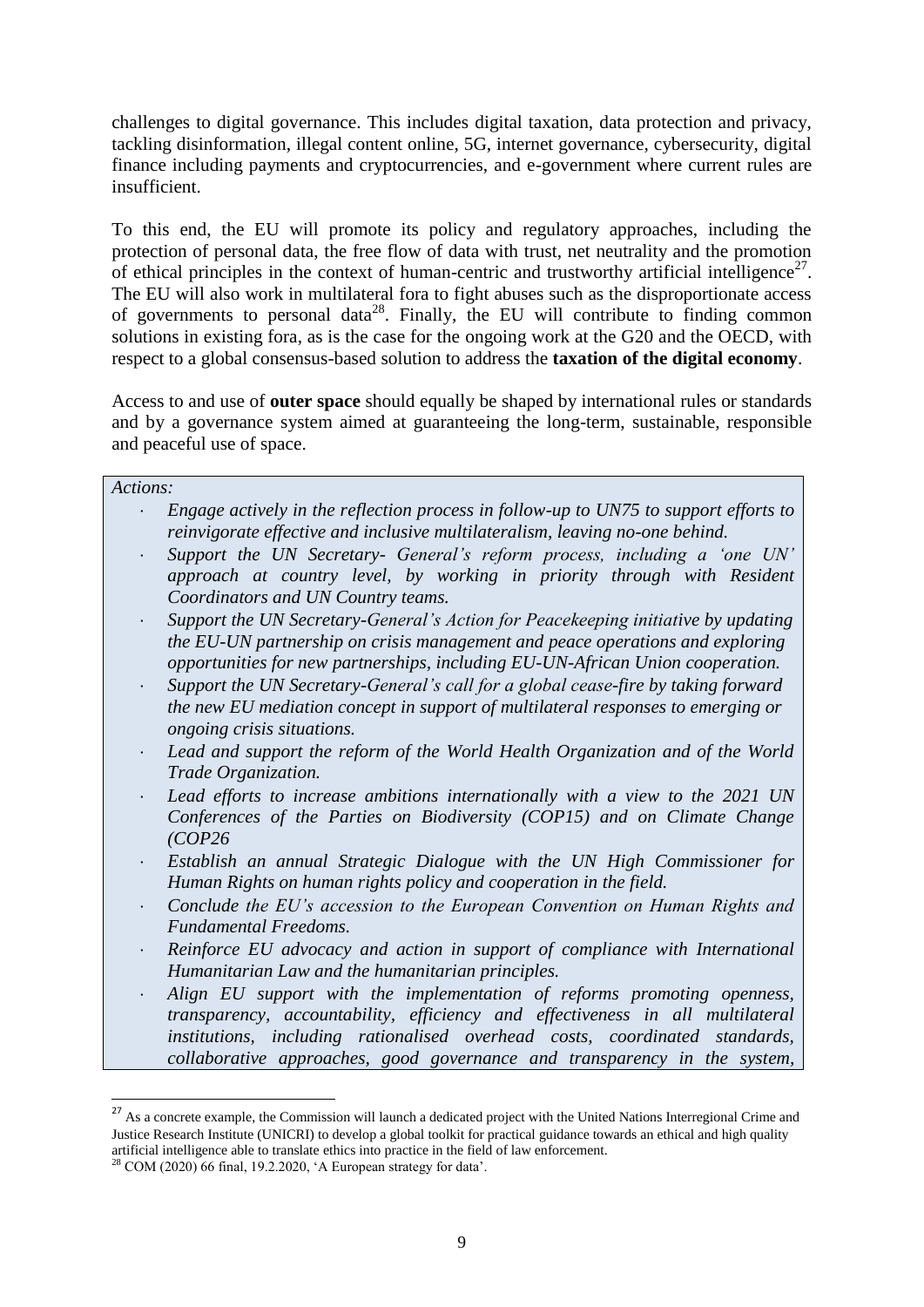*adequate EU visibility, as well as innovative and simplified funding methods.*

- *Pursue a more active role in international technical standardisation and contribute to the development of new norms in areas which are insufficiently regulated, inter alia by supporting the development of normative frameworks for human-centric and trustworthy AI technologies*
- *Support the development of normative frameworks for new weapons technologies and new dimensions of warfare such as cyber and outer space.*

# **III. A Stronger Europe partnering with the multilateral system** *("what the EU can do")*

The EU's strategic objective going forward will be to **better leverage** its role and contributions to the multilateral system to more effectively pursue its interests and defend its values.

The EU and its Member States are key **participants and contributors to the multilateral system**. Approximately one quarter of both the UN's regular and the peacekeeping budgets comes from EU Member States, as does over 30% of funding (core and voluntary) of all development, peacebuilding and humanitarian activities<sup>29</sup>. At the International Monetary Fund, EU Member States hold 26% of voting power at the Executive Board underpinning a third of IMF resources. Over 25% of the capital of various branches of the World Bank and over 30% of Trust Fund contributions come from the EU and its Member States.

# **(i) Strengthen EU coherence and coordination**

**.** 

Together, the EU and its Member States have a powerful influence in the multilateral system wherever they effectively use coordination mechanisms, representation and funding capacity as a bloc of 27, in support of the EU's political objectives, values and role as an international standard-setter. This is however not the case across the board, resulting in some instances where the EU collectively punches below its weight.

To maximise that collective influence, **the EU should further strengthen its coherence,**  unity and solidarity in multilateral fora<sup>30</sup>. The EU and its Member States must **coordinate their positions, actions and messaging**, and act as one, in line with the Treaties.

To that end, the EU and its Member States must improve information sharing, consultation and coordination, including in the governing bodies and boards of multilateral bodies where the Union is not represented. For instance, the EU should work to establish coordination mechanisms in all International Financial Institutions (IFIs), similarly to what is already happening at the International Monetary Fund.

<sup>&</sup>lt;sup>29</sup> The EU 27 Member States' contributions account for 23.94% the regular UN budget and for 23.8% of the peacekeeping budget for the triennium 2019-2021.

<sup>&</sup>lt;sup>30</sup> This cooperation is an obligation that follows from the duty of loyal cooperation under Article 4.3 TEU or Council decisions adopted under Article 218(9) TFEU and, for CFSP matters, from art. 34 TEU. The Treaty also provides that EU Member States should act in a spirit of loyalty and mutual solidarity, and refrain from any action that is likely to impair the effectiveness of the Union as a cohesive force in international relations (art. 24.3 TEU).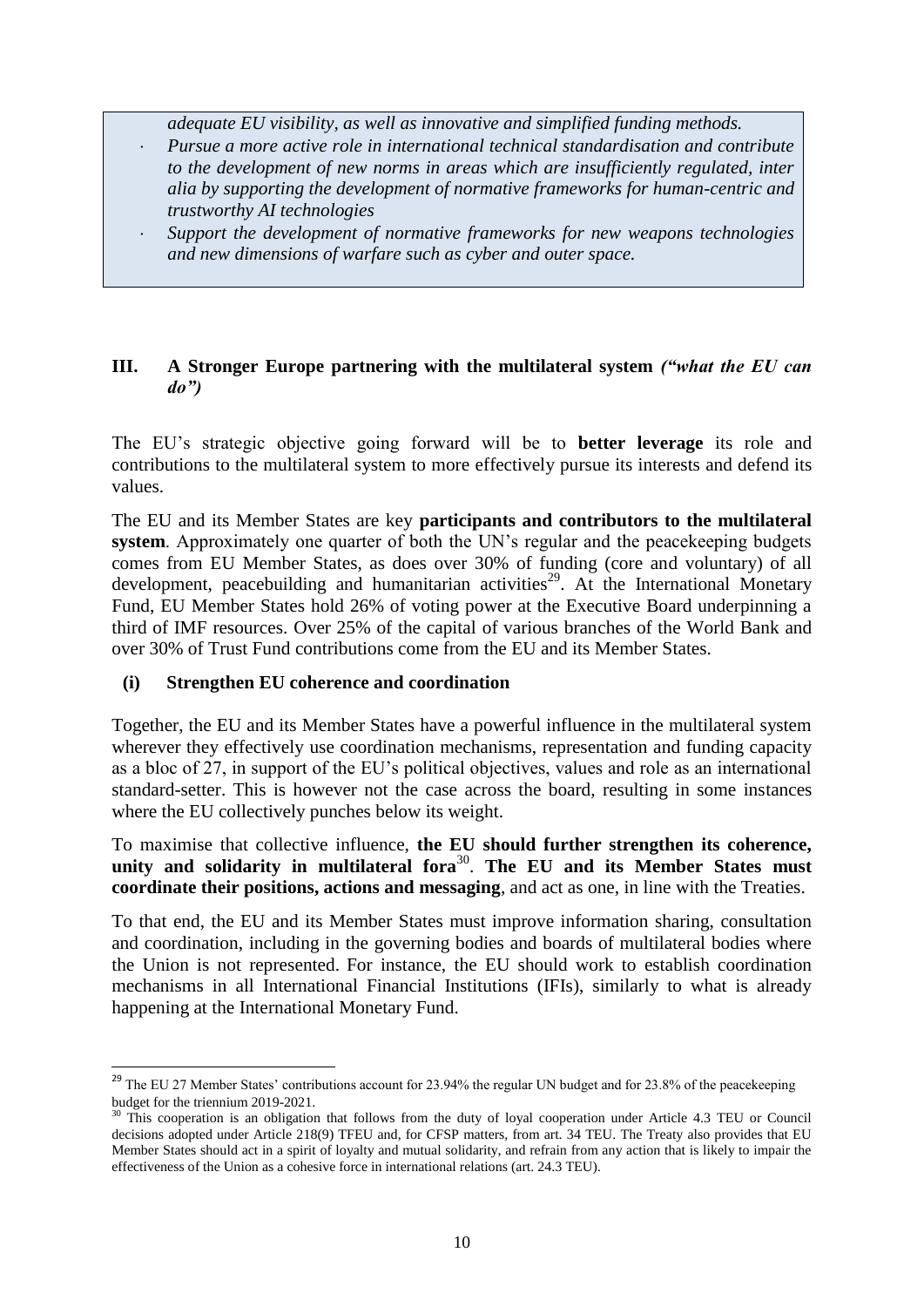As the presence of EU Member States on the UN Security Council is set to decrease to only two in 2022 (until earliest 2025), ensuring **effective EU cooperation on matters related to the UN Security Council** is a priority. This should build on the ongoing strengthening of cooperation between EU Member States who are members of the Security Council, whether permanent or non-permanent, and provide a channel to promote the EU's positions in that organ.

The often interdependent nature of the economic, political and security spheres demands **better coordination across policies** at all levels. Moreover, the EU should leverage its role as a global powerhouse in research and innovation **to ensure that multilateral action is informed by the best possible scientific evidence** 31 .

#### **(ii) Speaking with one voice**

**.** 

The EU's ability to **participate actively, be represented effectively and speak with one voice is key**. The EU has all the necessary attributes to be a fully-fledged member in international organisations, or to participate in them with an enhanced observer status<sup>32</sup>. To ensure that the EU speaks with one voice and acts on matters falling within its competences, the external representation role of the EU in international organisations is vested with the European Commission<sup>33</sup>, as well as with the High Representative for matters falling under the Common Foreign and Security Policy, and with EU Delegations on their behalf.

The Commission and the High Representative will use their power of initiative in a more targeted way to improve the formulation of **EU positions to be taken in international fora,** not least in view of giving EU representatives more tactical flexibility. Furthermore, to be able to make decisions in a faster and more effective way, the Council also needs to use Treaty provisions that allow for constructive abstention and for the adoption of decisions by **qualified majority voting** in Common Foreign and Security Policy<sup>34</sup>. This is particularly important when it comes to reacting to international law violations, including of International Human Rights Law and International Humanitarian Law. This approach would also allow the EU to be quicker and more effective in reacting to those violations by adopting EU sanctions. The adoption of the EU global human rights sanctions regime<sup>35</sup> is an important milestone in strengthening our collective action in this field.

In many instances and for various reasons, the EU does not have full membership rights of international organisations. This has not prevented formal arrangements in the form of participation as observer or even pragmatic *ad hoc* arrangements with Member States and/or the organisations concerned and their members, providing the EU and its representatives with the capacity to effectively intervene and act beyond its formal status. The EU is recognised as a reliable constructive partner and a deal maker. A recent example was the May 2020 World Health Assembly where, despite not being a member, the EU was the driving force behind the Resolution on COVID-19 response. Nevertheless, in other important cases such

<sup>&</sup>lt;sup>31</sup> Examples: the Intergovernmental Panel on Climate Change and the Inter-governmental Science-Policy Platform for Biodiversity and Ecosystem Services, which have largely been supported by the EU Framework Programme for R&D.

<sup>&</sup>lt;sup>32</sup> Resolution 65/276 of the UN General Assembly of 3 May 2011 concerning the participation of the EU in the work of the United Nations is the clearest international recognition of the capacity of the Union to act at international level.

<sup>&</sup>lt;sup>33</sup> For example, the EU is a member of the Hague Conference on Private International Law, where the Commission speaks on behalf of the EU on matters covered by EU exclusive competence.

<sup>34</sup> Art. 31 TEU. See also Commission Communication of 12 September 2018 A stronger global actor: a more efficient decision-making for EU Common Foreign and Security Policy (COM (2018) 647 final).

<sup>&</sup>lt;sup>35</sup> [Council Regulation \(EU\) 2020/1998 and Council Decision \(CFSP\) 2020/1999](https://eur-lex.europa.eu/legal-content/EN/AUTO/?uri=uriserv:OJ.LI.2020.410.01.0001.01.ENG&toc=OJ:L:2020:410I:TOC) of 7 December 2020 concerning restrictive [measures against serious human rights violations and abuses,](https://eur-lex.europa.eu/legal-content/EN/AUTO/?uri=uriserv:OJ.LI.2020.410.01.0001.01.ENG&toc=OJ:L:2020:410I:TOC) OJ L410I of 7.12.20.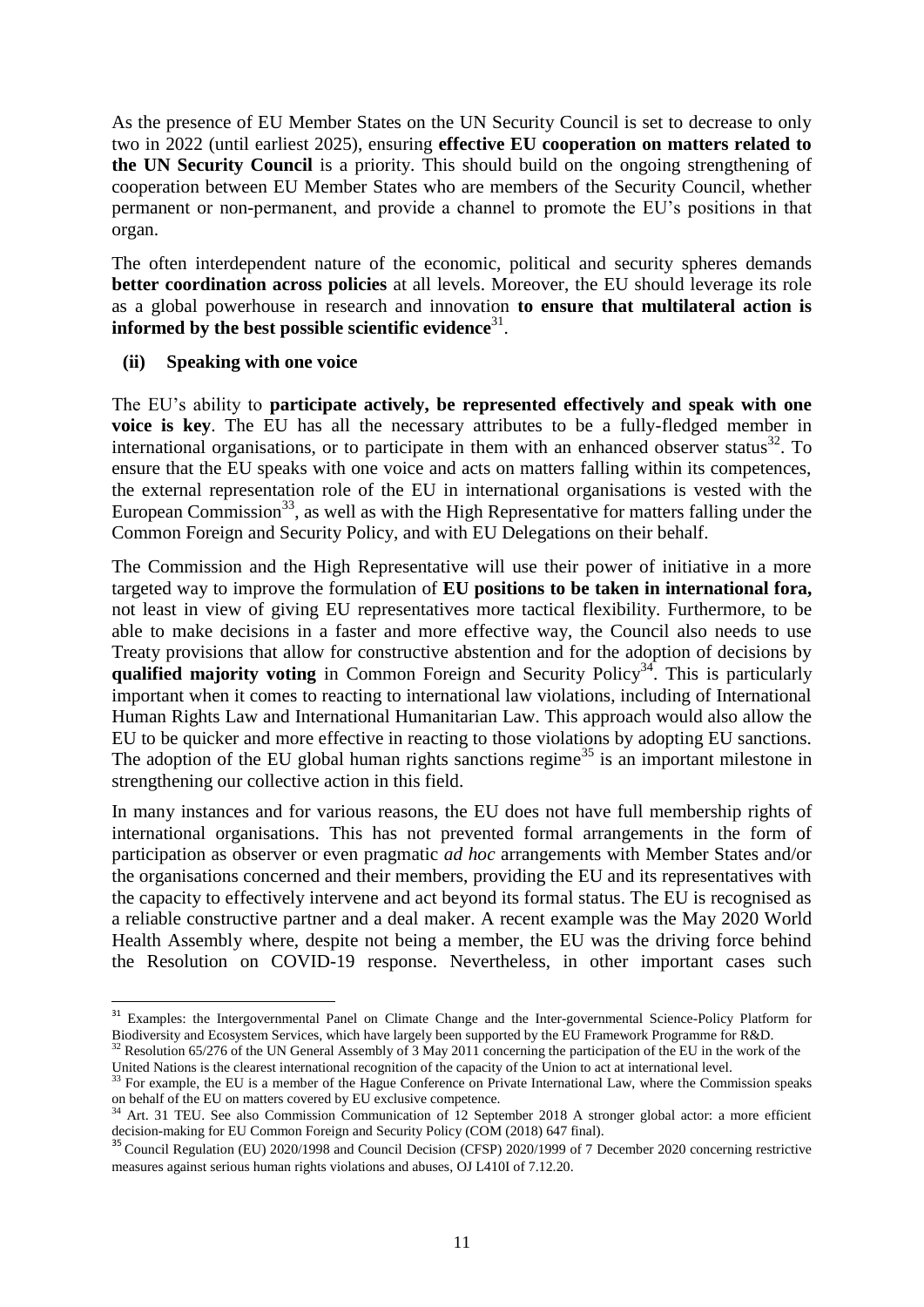arrangements either do not exist, are unnecessarily cumbersome, outdated, or prevent the Commission and/or the High Representative from speaking effectively on behalf of the EU in matters falling under EU competence. One case in point is the Food and Agricultural Organisation, where the EU's capacity to be effective is undermined by outdated arrangements with Member States that are not in line with the Treaties. The EU should therefore urgently **assess on a case-by-case basis whether its status** in a given international organisation, fund or programme requires adaptation or upgrade, in accordance with the EU Treaties, and do what is necessary to achieve the adaptation or upgrade.

# **(iii) Funding the multilateral system**

In terms of **funding** the multilateral system at global, regional and country level, the **Team Europe approach**<sup>36</sup> allows for **more effective leveraging** of the collective contributions of the EU and the Member States, in support of and linked to the implementation of agreed policy priorities and more coherence in international fora. The EU should continue to make clear what it expects from its partners and make better use of this leverage. This means that, where necessary, the EU should be ready to calibrate its funding to specific multilateral initiatives or organisations in accordance with how such policy priorities are met. Generally, the visibility of EU support should be ensured.

# **(iv) The EU's presence in the multilateral institutions**

When it comes to **leadership positions in multilateral organisations** the EU should support candidates with the highest professional, managerial, ethical and political standards. At the same time, there is an urgent need for a more coordinated and strategic approach and better exchange of information, including with third country partners. This also applies for elections to UN bodies such as the Human Rights Council. Consultations in Council should be intensified. Similarly, the EU should work on developing an EU staff exchange and presence policy in international organisations, at all levels.

#### *Actions:*

- *Better coordinate with Member States on candidacies for senior positions and on key elections in multilateral organisations.*
- *Better leverage the significant EU and Member States' funding to multilateral and regional organisations, including via the Team Europe approach and more coordinated messaging in the governing bodies of UN agencies, funds and programmes, in order to pursue the Union's values and interests more effectively also as regards reforms of those organisations.*
- *Clarify or upgrade the EU's legal status or prerogatives in international organisations, where necessary and in line with the Treaties.*
- *Further strengthen the EU's role and presence in the governing bodies of UN agencies, funds and programmes.*
- *Establish strong EU coordination mechanisms in International Financial Institutions by speaking with one voice and moving towards a more coherent external representation.*

<sup>&</sup>lt;sup>36</sup> The 'Team Europe' approach draws contributions from all EU institutions and combines resources mobilised by EU Member States and financial institutions, while respecting the EU competences and decision-making procedures set out in the Treaties.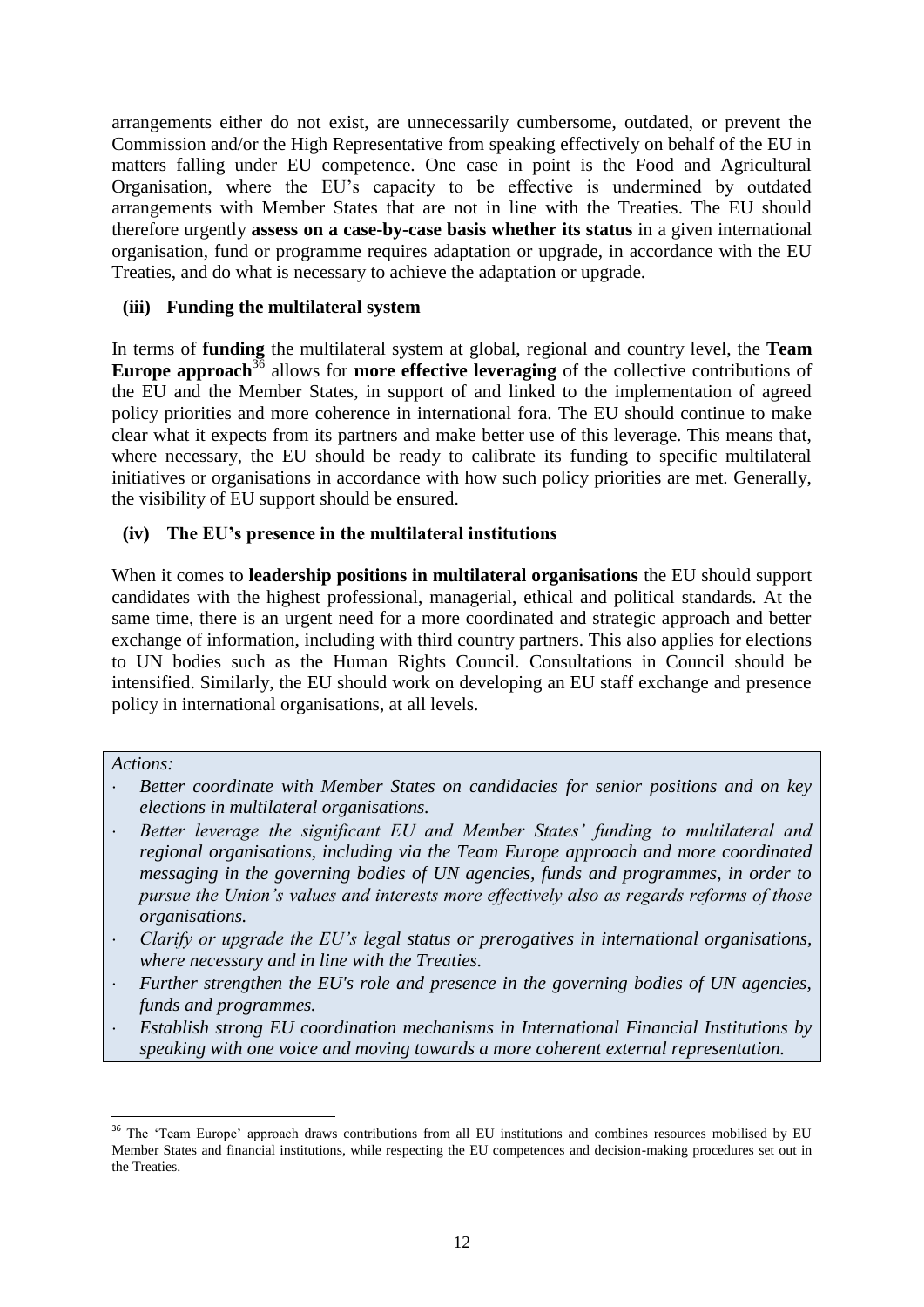- *Increase the visibility of EU contributions through common narratives, positions and statements on UN resolutions and seek closer coordination with Member States on voluntary contributions to the UN.*
- *Enhance the visibility of EU's role as the only Regional Organisation party to the UN Convention on the Rights of Persons with Disabilities.*
- *Leverage European research and innovation to strengthen the evidence base of multilateral policy-making.*

# **(v) Alliances, Partnerships and regional co-operation**

In an increasingly multi-polar and interdependent environment, the EU is recognised as a stable and predictable partner and as a vocal defender and promotor of the rules-based multilateral system.

The current context calls for a **clearer and better articulated strategic approach to engagement with our international partners**. The EU should seek such partnerships not only to advance its own priorities, but as a common effort to find sustainable solutions to global challenges based on the rule of law rather than the rule of the strongest. The EU needs to diversify its global engagement by exploiting the potential for cooperation in multilateral fora, building on the following principles:

- *Stronger cooperation with like-minded partners to defend universal principles and rules.* The EU will better concert efforts with all interested partners in defending the multilateral *acquis*<sup>37</sup> , especially with regards to democracy, human rights, and the rule of law, including the possibility for third countries to align with EU statements in multilateral organisations and fora. We will work urgently with partners who share our values and principles to strengthen democratic institutions, fight corruption, authoritarianism and human rights abuses around the world, and promote a common agenda based on democracy, human rights, equality and the rule of law. In this regard, the arrival of the new US administration creates a positive momentum<sup>38</sup> and the EU should seize all opportunities to rebuild the EU-US relations and preserve strong links, for instance with the UK. Finally, in in the boards of international financial institutions, we will also use the spread of EU Member States in regional groupings as an opportunity to systematically develop joint objectives with interested partners.
- *Issue-based cooperation and common initiatives.* The EU will extend its global engagement to deal with transnational challenges such as health, security threats, climate change, biodiversity loss, or other areas of common interest, such as education, youth, science, technology and innovation<sup>39</sup>. Supply chain disruption during the pandemic has shown the importance of maritime routes for the global economy. The EU will work with partners to promote respect for basic principles of maritime passage, security and safety as well as protection of the oceans.
- *Diversifying partnerships and working with regional organisations.* The EU will make better and more coherent strategic use its cooperation with third countries and

 $37$  The Alliance for Multilateralism and the Global Alliance on Circular Economy and Resource Efficiency (Commission Decision C(20201)15) are a good examples of such political innovation.

<sup>&</sup>lt;sup>8</sup> See Communication on 'A new EU-US agenda for global change'; JOIN (2020)22 final, 2.12.2020.

<sup>&</sup>lt;sup>39</sup> Examples of this approach include the EU's cooperation on climate change with China and solar energy with India, the Global Alliance on Circular Economy and Resource Efficiency, the High Ambition Coalition for Nature and People or the Mission Innovation on Clean Energy and the All-Atlantic Ocean Research Alliance.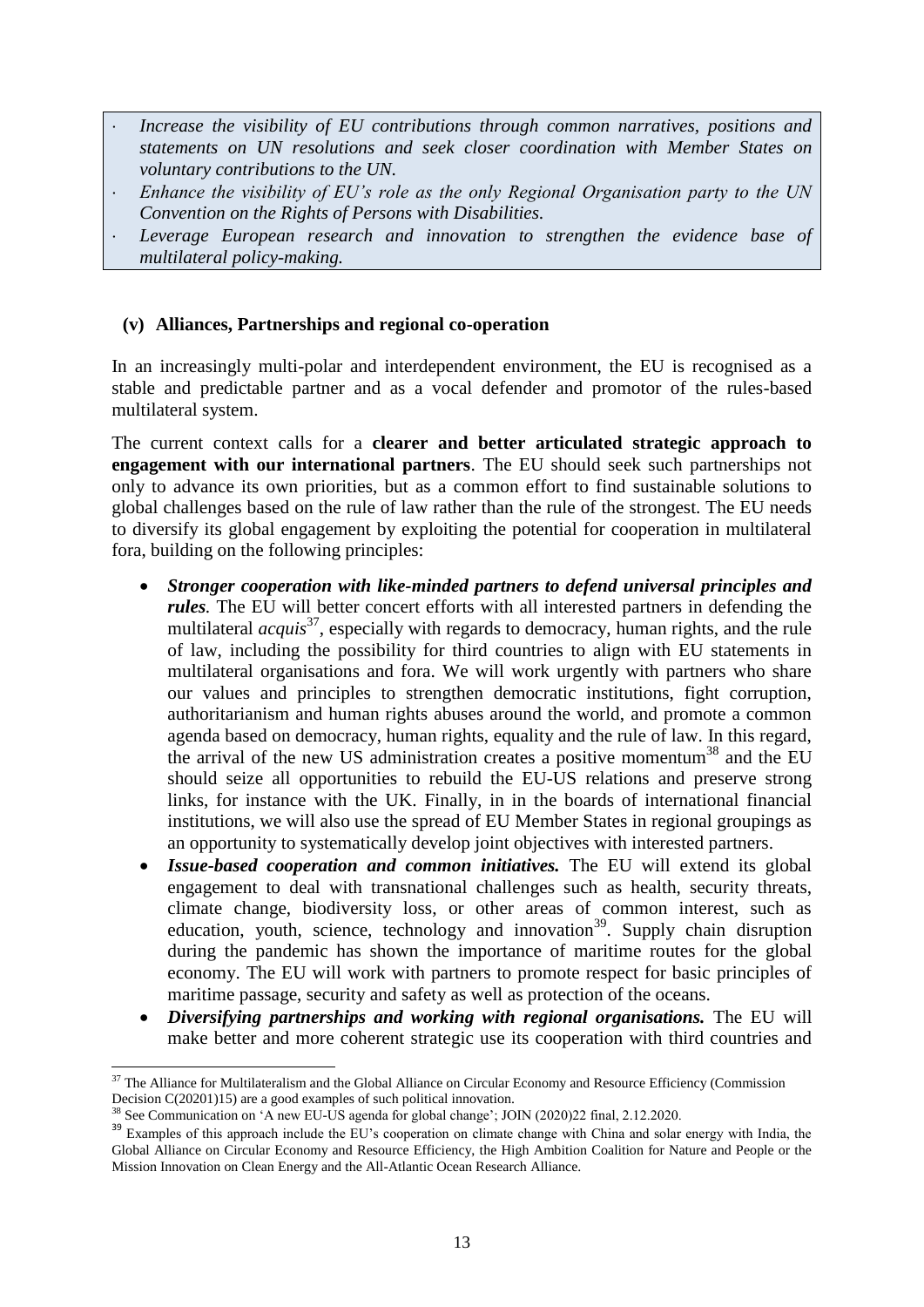regional and sub-regional organisations, in particular when a strategic framework or an international agreement covering international cooperation is in place. This is the case for the African Union (including in trilateral formats with the UN), but also – to take just one example – the members of the Organisation of African, Caribbean and Pacific States (OACPS), with which there is a common endeavour to enhance multilateralism. The more regional and global organisations work together, the stronger we are collectively and the more robust the multilateral system becomes. The EU will continue to engage in the promotion of regional cooperation through relevant multilateral regional organisations and multilateral platforms like the Eastern Partnership (EaP), the Union for the Mediterranean (UfM) and the Asia-Europe Meeting (ASEM).

 *Building alliances to promote standards and regulatory approaches.* The EU will develop and improve alliances within international standard setting bodies<sup>40</sup>. When considering or adopting new internal initiatives with an international dimension the Commission will in parallel engage internationally. The EU will for example seek to build a coalition of like-minded countries for a human-centric and rules-based governance of artificial intelligence technologies. It will propose early engagement with concerned partners on the Carbon Border Adjustment Mechanism.

**'Non-traditional' coalitions and formats** should be explored, building on lessons from processes such as the EU, China and Canada co-convened Ministerial Meeting on Climate Action, the Paris Peace Forum and Finance in Common summit. **Multi-stakeholder**  partnerships between governments, the private sector, civil society, academia and the scientific community are key for shaping inclusive multilateralism and act as a catalyst for reform. For example, the EU has worked with the Coalition for Epidemic Preparedness Innovations (CEPI) and the GAVI initiative on the development and distribution of COVID-19 vaccines.

To facilitate alliance-building, the EU will more actively use its network of 140 EU Delegations, working together with Member States' Embassies to make the case for multilateralism and mobilise support for EU initiatives. In other words, the EU will ensure greater consistency between its multilateral and bilateral diplomacy, "**multilateralising" bilateral engagement, and "bilateralising" the multilateral approach**. The **multilateral dimension** should be integrated more systematically in all the EU's **political dialogues** with third countries, from summits to working level contacts. The EU will make it clear that it expects partners to translate joint commitments into practice, and will use its network and leverage to this end.

Finally, the EU will further strengthen its role and influence in informal multilateral fora such as the **G20 and the G7** to increase their capacity to deliver, as they shape and reinforce the multilateral agenda and deliver strong crisis response and concrete solutions for global problems. The immediate priority here is to ensure a strong global economic and health policy coordination that helps the sustainable, inclusive and resilient recovery. 2021 will be important in these fora, as Italy will chair the G20 and the UK will chair the G7, whilst the two will co-host the United Nations Climate Change Conference (COP26). The EU will cosponsor with Italy the Global Health Summit to strengthen pandemic preparedness in May 2021.

 $\overline{\phantom{a}}$  $40$  For example, the International Organization for Standardization, the International Electrotechnical Commission and the International Telecommunication Union.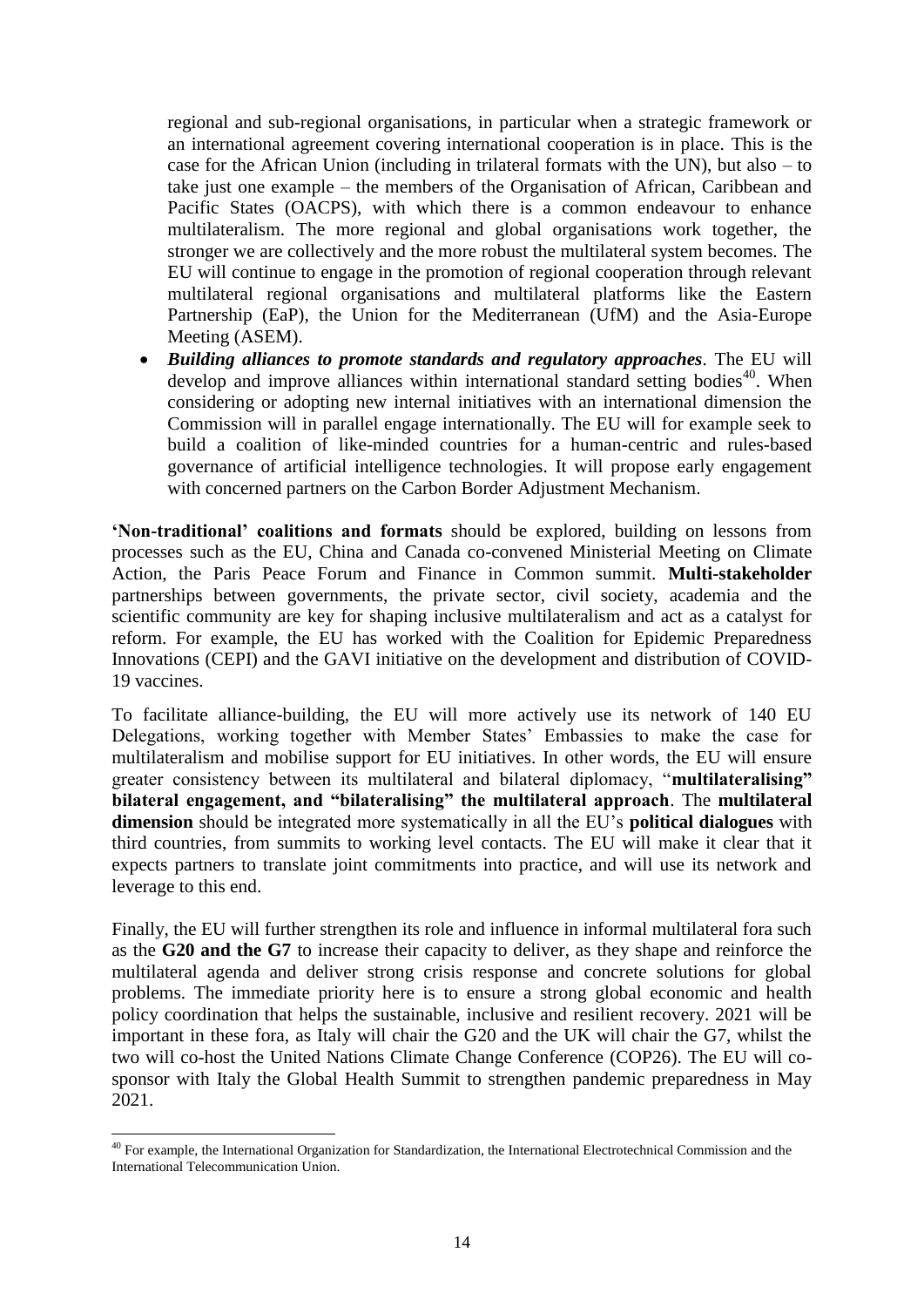*Actions:*

- *Promote a common agenda with interested partners based on democracy, human rights, equality and the rule of law.*
- *Support new inclusive formats of multilateral engagement, such as the Alliance for Multilateralism, the Paris Peace Forum and the Finance in Common Summit.*
- *Ensure systematic follow-up of bilateral commitments with third countries to advance multilateral objectives.*
- *Boost the role of regional organisations in the UN system by proposing a yearly summit of heads of regional organisations.*
- *Assist partner countries to engage more effectively in the multilateral system, including through capacity building, knowledge-sharing, training or twinning.*

# **(vi) Working with Multilateral Institutions**

The EU will **define its partnerships with multilateral organisations as a function of their alignment with universal agendas and EU interests** and their ability to pursue them. The EU and many multilateral organisations are natural allies. There are many success stories and areas where these partnerships have helped shape global governance, and above all made a difference in the field of global economic and financial policy coordination, development, humanitarian response, climate change, environment, and peace and security.

Multilateral actors, and in particular UN entities, are **key implementers** for the delivery of EU's development and humanitarian assistance. They can also be holders of important **normative and standard setting mandates**, as is the case for the UN Environment Programme with respect to environmental agreements, or the International Telecommunication Union in setting the internet's interoperable and open standards. They can also be important **policy and strategic interlocutors**, with whom joint priorities and structural issues are addressed – as for instance, through the regular high-level dialogues with the World Bank. On **peacekeeping and peacebuilding**, EU crisis management missions and operations and UN Peacekeeping operations active in the same operational theatre cooperate closely and provide each other with strategic, logistical, medical and security support.

A key element for such partnerships will be the establishment of **high-level political dialogues**. For example, the EU will seek to strengthen coordination with the UN through regular Leaders' meetings ('EU-UN Summits') analogous to the well-established high-level exchanges with the leadership of the Bretton Woods institutions. That work could be complemented by more regular political level stocktaking in priority areas for the EU (e.g. climate and the environment, digital, human rights and development), building upon existing frameworks.

The beginning of the **new EU financial cycle** and its innovative instruments, such as financial guarantees, has also the potential to drive multilateral reforms and efficiency. In the programming process under the new Neighbourhood, Development and International Cooperation Instrument (NDICI) the EU will better focus on what can be done together at country, regional and multilateral level, under a policy-driven approach. The Team Europe<sup>41</sup> approach allows to define a common agenda and to leverage EU and its Member States' funding, normative power and strong country presence to engage with partner countries,

**<sup>.</sup>** <sup>41</sup> JOIN (2020) 11 final, 8.4.2020, Communication on the Global EU response to COVID-19.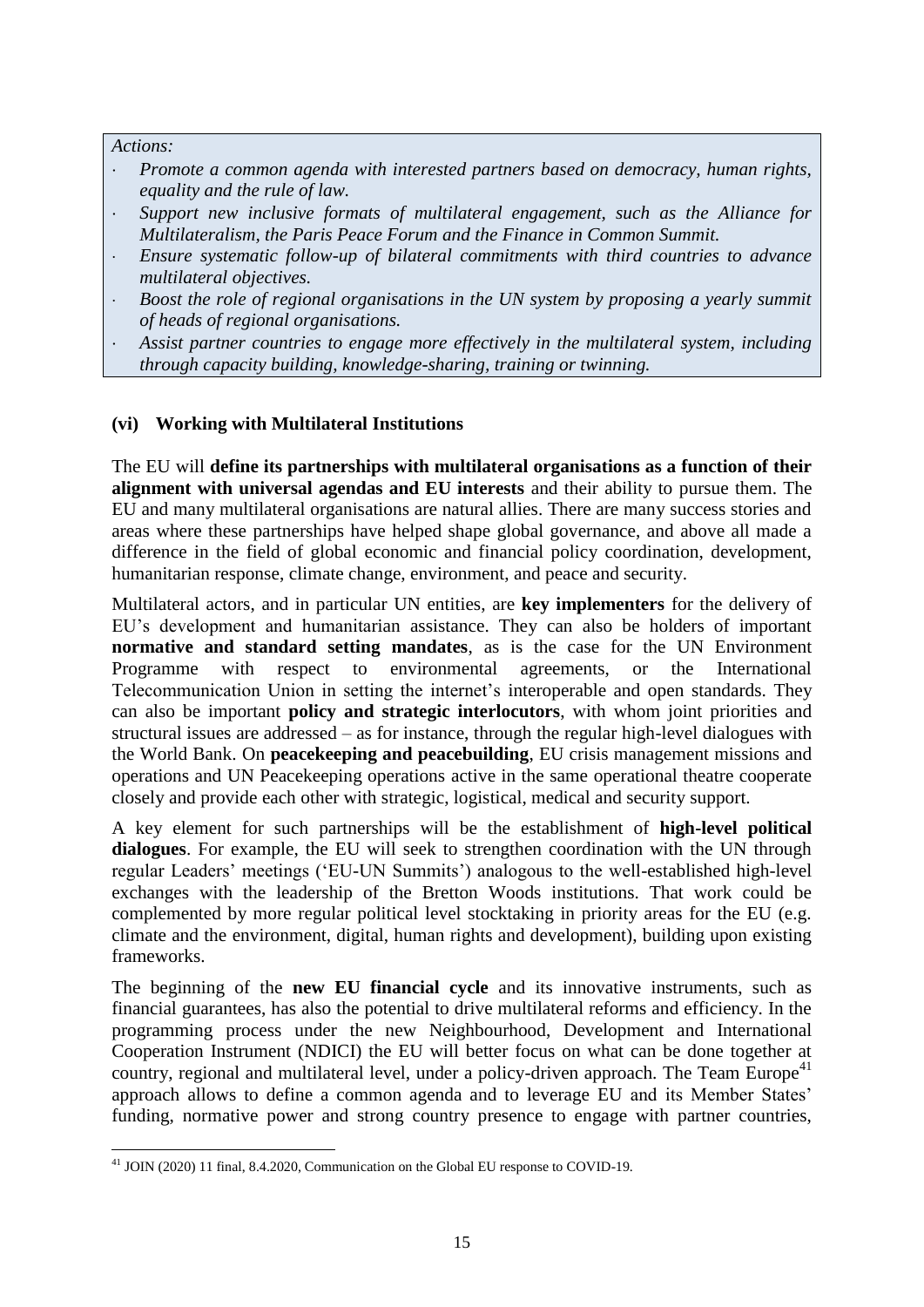multilateral organisations<sup>42</sup> and other partners around joint priorities at country, regional and multilateral level.

To increase the effectiveness of its external action, the EU will work towards **aligning its funding to the multilateral system more closely with its agreed policy priorities**, including development cooperation priorities, while respecting criteria for Official Development Assistance and principles for development aid effectiveness. The EU will also continue working towards a more strategic approach to quality voluntary funding for key UN funds, programmes and specialised agencies as well as other international organisations. It will regularly and strategically assess its funding to key multilateral organisations, International Financial Institutions and UN agencies, funds and programmes to identify and update clearer priorities per entity, track implementation, and increase its visibility. $43$ 

*Actions :*

- *Establish a regular EU-UN Summit.*
- *Maintain and further strengthen annual Strategic Dialogues with major UN agencies, funds and programmes, and Bretton Woods Institutions.*
- *Define EU interests and priorities systematically across multilateral organisations and base the EU's engagement on its strategic interests and presence in those organisations, as well as their mandates, and potential to deliver on the EU's priorities.*

 *Engage the relevant multilateral organisations on the basis of EU defined priorities through Team Europe Initiatives at country, regional and multilateral level.*

#### **IV. Conclusions**

1

The peace and prosperity of the European Union and its citizens depend on the peace and prosperity of the rest of the world and on a healthy planet. A well-functioning, reliable and efficient multilateral system is essential to achieve those goals.

By acting multilaterally whenever it can and being ready to act autonomously if it must, the EU can best contribute to harness globalisation<sup>44</sup>. This is at the heart of our work towards open strategic autonomy.

#### *Principles of the EU's multilateral engagement:*

- *The EU will work for a renewed rules-based multilateralism serving global governance and EU and global interests and values.*
- *The EU will defend universal values and international law, including human rights that form the bedrock of cooperative relations between countries and peoples, and will promote global agendas such as, the UN 2030 Agenda and its SDGs, and the Paris Agreement.*
- *The EU will project its own strategic priorities – especially in areas such as human*

 $42$  In several multilateral fora (e.g. IMF, World Bank, Multilateral Development Banks), the Commission provides significant financial support despite not being a shareholder. In those cases, the Team Europe approach can enhance the impact and influence of the EU in those institutions.

<sup>43</sup> Financing should not only be assessed in absolute terms, but also *pro rata*. For example, Regional Fisheries Management Organisations (RFMOs) operate under a relatively modest budget, with EU as largest voluntary contributor to projects.

<sup>44</sup> Commission Reflection paper on Harnessing Globalisation, COM(2017) 240 of 10 May 2017.